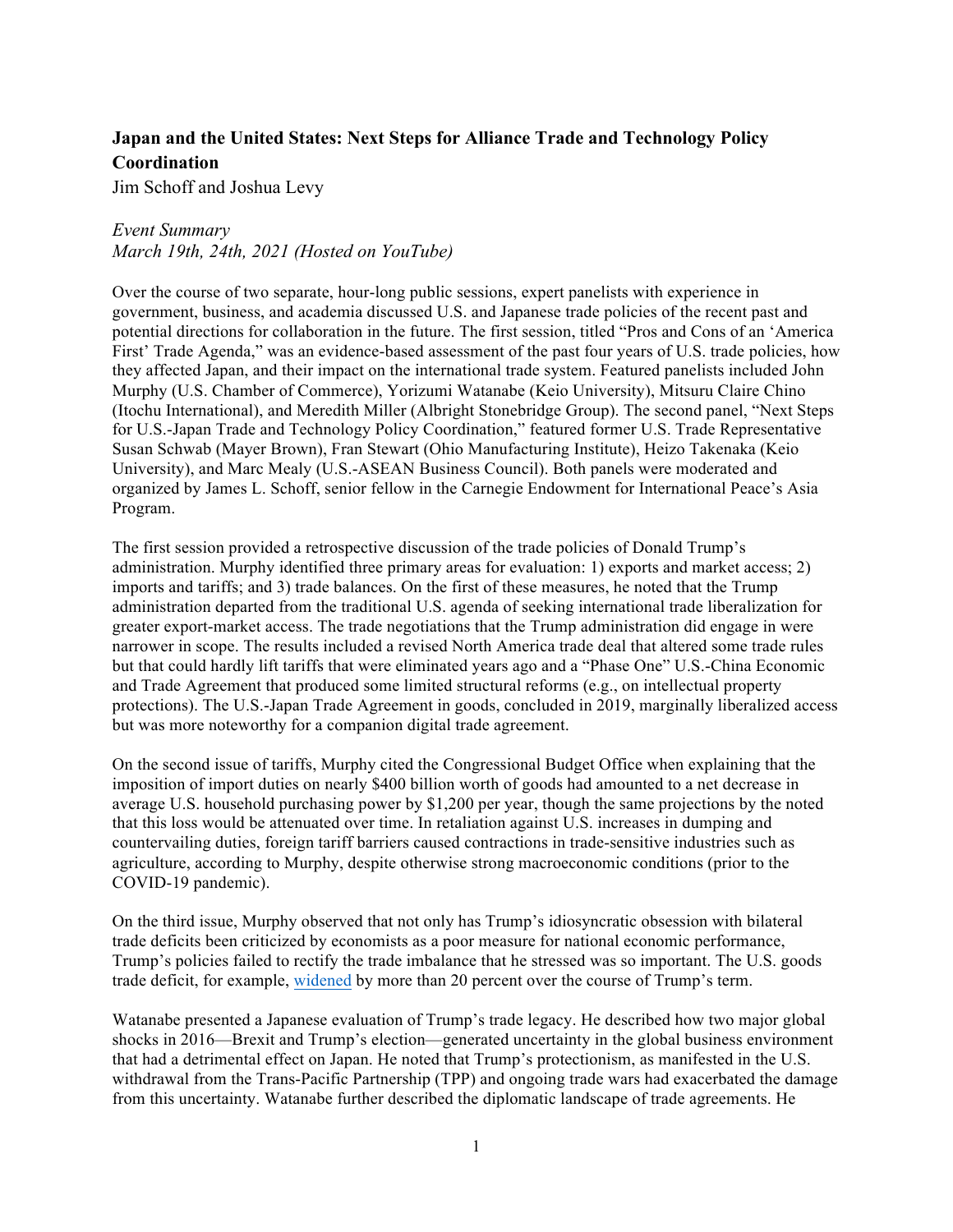explained that following Trump's withdrawal from the TPP, China lacked the diplomatic impetus to pursue free trade agreements. Instead, China pursued the Belt and Road Initiative (BRI) as part of its trade diplomacy. Japan, Watanabe described, sought to fill the vacuum left by the United States' absence and pursued multilateral agreements in the form of the Comprehensive and Progressive Agreement for Trans-Pacific Partnership (CPTPP) and the Regional Comprehensive Economic Partnership (RCEP). He added that Japan can play a pivotal role in the future to link the eastern Pacific and the United States to the CPTPP and RCEP trading blocs, and hopes that the United States will consider joining these multilateral trade agreements during Joe Biden's administration.

Chino, an executive with Itochu—one of Japan's largest trading companies—described how Trump's trade policy had affected business generally. She recalled that U.S. agricultural exports to China fell precipitously as Chinese importers instead made purchases from other countries. Moreover, it appears that agricultural purchase commitments made under the Phase One agreement had granted Chinese stateowned enterprises greater buying power, creating monopsony distortions to the detriment of U.S. farmers' profitability. Chino added that, for the most part, firms appear to have passed on the added costs of import tariffs to American consumers. With respect to the investment environment left in the wake of Trump's trade wars, Chino noted that the U.S. climate had soured for firms not from "white-listed" countries as determined by the Council on Foreign Investment in the United States, including Japanese companies. In addition, she cited an American Chamber of Commerce China Business Climate Survey published in the last quarter of 2020 that showed 50 percent of respondents believed that the Chinese business climate was "improving," and that 61 percent were "confident" that Beijing was committed to continuing economic liberalization.

Miller began by explaining that U.S.-China trade tensions were actually the manifestation of much longer-term trends, including growing skepticism of globalization, fragmenting support for international institutions like the World Trade Organization (WTO), and the relative decline of the United States in geopolitical terms. Thus, U.S.-China relations have deteriorated to a nadir in the post-rapprochement era. She added that private business interests are taking note of this and relocating supply chains and investment to other destinations in Southeast Asia such as Malaysia, Indonesia, and Vietnam to avoid China-targeted import tariffs. Miller added that the political economy of tariffs makes them much easier to impose than to repeal and she expected the Biden administration to take a "cautious and measured" approach to any (unilateral) liberalization. She also noted that U.S. net-inward FDI had fallen some 30 percent between 2017 and 2019, a pattern even more acute for Chinese-origin FDI.

The panel was in broad consensus that the United States is likely to repeal its Section 232 tariffs on steel and aluminum (imposed against allies for ostensibly national security purposes) before repealing Section 301 tariffs that had been imposed as retaliation to ostensibly unfair trade practices (primarily against China). Panelists also pointed out that China had developed a "blocking statute" that would allow it to sanction and deny market access to specific companies, a legacy of Trump's trade war that would last well beyond his presidency. Further comments suggested that the United States and Japan should work with each other and with other like-minded allies to develop harmonized standards and rules to develop a more robust trading bloc. Initial issues that could be raised in multilateral settings included pharmaceuticals, supply chain resilience and security, and digital trade.

The second panel focused on questions of how the United States and Japan could coordinate in the shortand long-run on questions of trade policy and strategically important parts of the economy. Schwab began by noting that though the Biden administration is in many ways different from the Trump administration, it is similar to its predecessor in its willingness to erect trade barriers. That is, while the tone of Biden's trade policy is different, particularly when it comes to allies, so far much of the substance is the same. Points of divergence likely include trade related to human rights and climate change issues, and how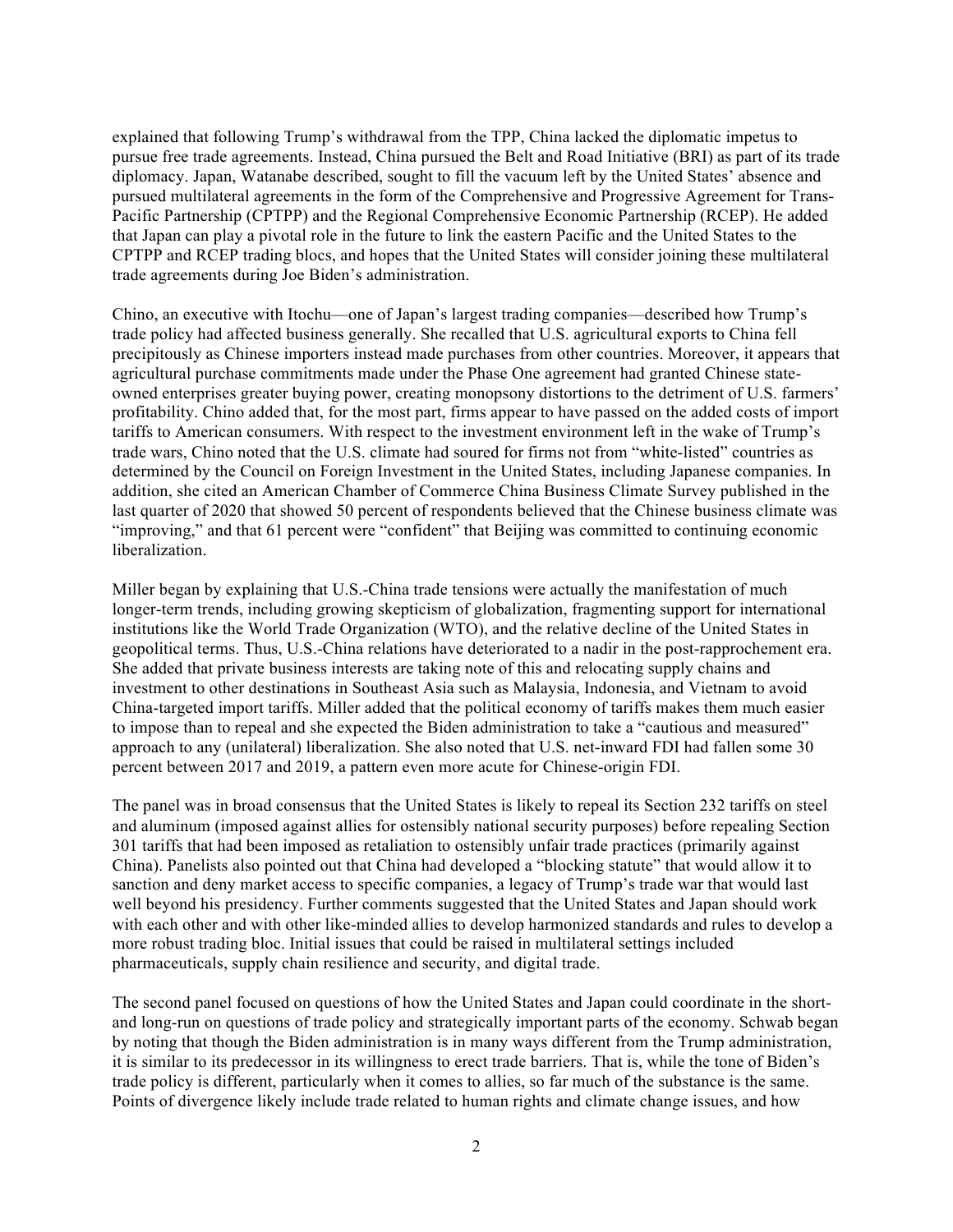those disagreements translate into trade policy actions, according to Schwab. She suggested that with the expiration of Trade Promotion Authority in summer 2021, the Biden team's best option to achieve a trade agreement for the foreseeable future will be with the United Kingdom in the months to come.

Takenaka, who had previously publicly described the Trump administration as a "passing rain cloud" over global progress toward trade liberalization, noted that it was not yet clear if Biden would constitute a proverbial break in the rain. Though he hoped that the United States would consider joining trade agreements that Japan has spearheaded, the CPTPP among others, he thought that this would remain unlikely.

Stewart, who had previously worked with the Carnegie Endowment for International Peace on a report titled "U.S. Foreign Policy for the Middle Class: Perspectives From Ohio," stressed the importance of not casting Trump's political base as being anti-trade in the way that Trump was himself. Many of the former president's political supporters in Ohio have jobs directly or indirectly affected by trade, including workers in agriculture and manufacturing industries that have been hurt by Trump's trade barriers or retaliatory tariffs, according to Stewart. She added that one takeaway from the Carnegie project was for the need to "flip the trade script" from an emphasis on what is good for the country or big business in the United States to ultimately benefit local communities, and instead focus on the benefits that international agreements can deliver for local communities directly, which ultimately benefit the country. Stewart commented that the public also demands diligent enforcement of trade rules to make sure that other countries are abiding by their agreements. Stewart added that firms of all sizes dislike uncertainty and that Biden could win support among the business community by providing clear signals of policy.

Mealy went on to describe the effects that Trump's trade policies had on U.S. firms' activities abroad. He noted that in response to U.S. tariffs on imports from China, U.S. companies had moved some of their supply chains to Southeast Asian nations, much to the benefit of those new host nations. He added that American absence from trade liberalization forums and agreements such as the WTO, RCEP, and CPTPP may not negatively affect U.S. firms directly, but probably will indirectly, as those agreements promote intra-Asian trade that would supplant inter-regional trade between the United States and Asia. As a consequence of this regional liberalization, Mealy forecasted that U.S. firms facing competitive tariff disadvantages in terms of access to growing Asian markets might need to find new destinations for their exports in the coming months and years.

On this point, Schwab added that small and medium-sized enterprises (SMEs) would likely be the ones that suffer the most from protectionist actions because they lack the institutional bandwidth of larger companies to adjust to these large structural changes. Takenaka again added that the United States could mitigate these damages if it were to more closely participate in those same regional trade networks, by joining the CPTPP, for example, in part or in whole.

The panel then turned to questions of what constituted "unfair" trade practices, a charge often levelled at China. Schwab pointed to instances in which Chinese government industrial policy and accompanying subsides generated global overcapacity and "dumping" effects in foreign markets. She added that, to date, the WTO had been ineffective in handling theses systemic nonmarket economy issues. On the WTO, Stewart described how intellectual property violations, another unfair trade practice, could be adjudicated but not quickly enough to make litigation worthwhile, particularly for small firms. Both noted that domestic and international laws and institutions ought to be reformed to better handle these "grey areas" of international trade issues.

An additional point of international contention was raised by Takenaka, who noted that China's trade competitiveness may be aided by the People's Bank of China artificially depreciating the renminbi. Mealy